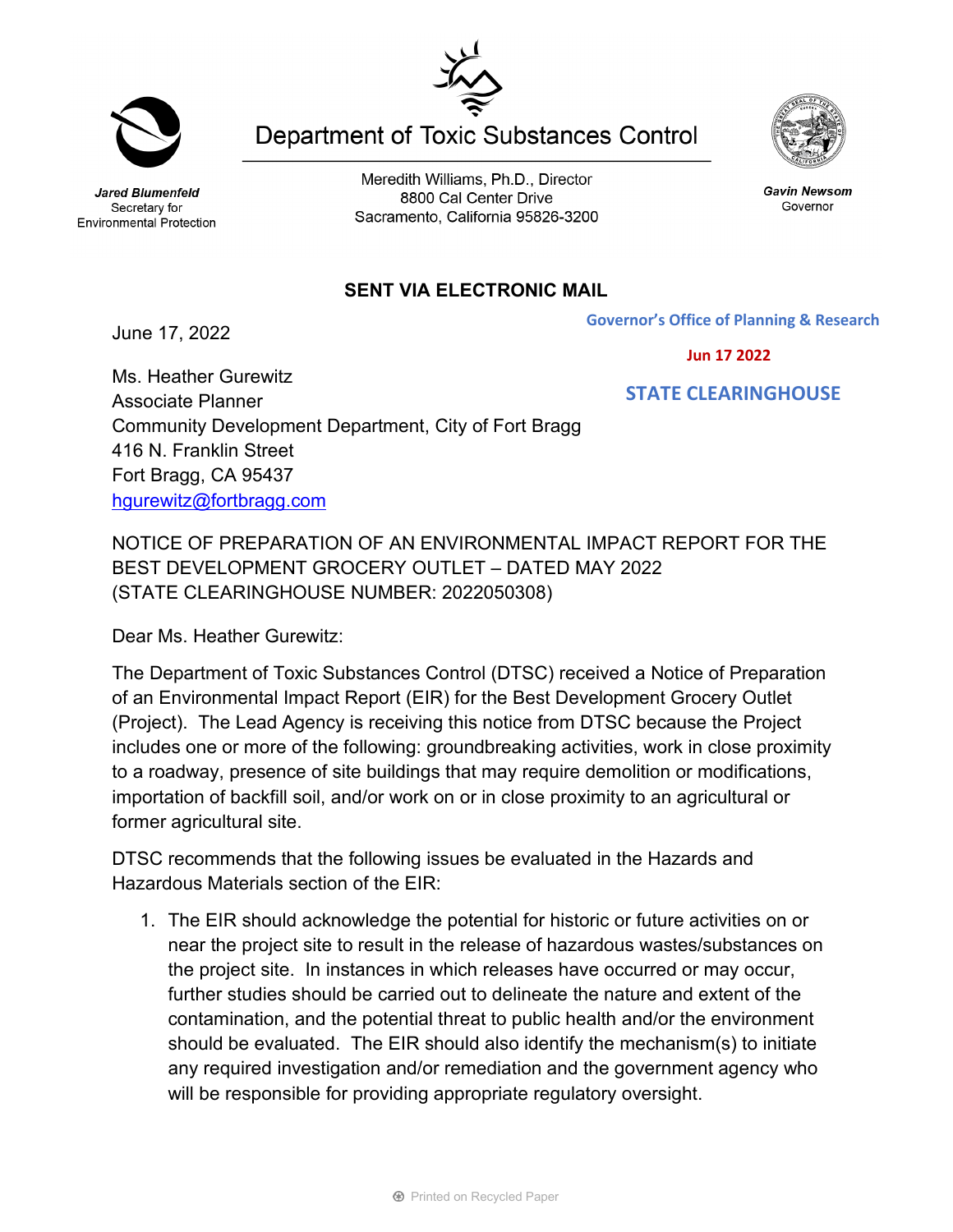Ms. Heather Gurewitz June 17, 2022 Page 2

- 2. Refiners in the United States started adding lead compounds to gasoline in the 1920s in order to boost octane levels and improve engine performance. This practice did not officially end until 1992 when lead was banned as a fuel additive in California. Tailpipe emissions from automobiles using leaded gasoline contained lead and resulted in aerially deposited lead (ADL) being deposited in and along roadways throughout the state. ADL-contaminated soils still exist along roadsides and medians and can also be found underneath some existing road surfaces due to past construction activities. Due to the potential for ADL-contaminated soil, DTSC recommends collecting soil samples for lead analysis prior to performing any intrusive activities for the project described in the EIR.
- 3. If buildings or other structures are to be demolished on any project sites included in the proposed project, surveys should be conducted for the presence of lead-based paints or products, mercury, asbestos containing materials, and polychlorinated biphenyl caulk. Removal, demolition and disposal of any of the above-mentioned chemicals should be conducted in compliance with California environmental regulations and policies. In addition, sampling near current and/or former buildings should be conducted in accordance with DTSC's 2006 *Interim [Guidance Evaluation of School Sites with Potential Contamination from](https://dtsc.ca.gov/2020/04/17/document-request/?wpf337186_14=https://dtsc.ca.gov/wpcontent/uploads/sites/31/2018/09/Guidance_Lead_%20%20Contamination_050118.pdf)  [Lead Based Paint, Termiticides, and Electrical Transformers](https://dtsc.ca.gov/2020/04/17/document-request/?wpf337186_14=https://dtsc.ca.gov/wpcontent/uploads/sites/31/2018/09/Guidance_Lead_%20%20Contamination_050118.pdf)*.
- 4. If any projects initiated as part of the proposed project require the importation of soil to backfill any excavated areas, proper sampling should be conducted to ensure that the imported soil is free of contamination. DTSC recommends the imported materials be characterized according to *[DTSC's 2001 Information](https://dtsc.ca.gov/wp-content/uploads/sites/31/2018/09/SMP_FS_Cleanfill-Schools.pdf)  [Advisory Clean Imported Fill Material](https://dtsc.ca.gov/wp-content/uploads/sites/31/2018/09/SMP_FS_Cleanfill-Schools.pdf)*.
- 5. If any sites included as part of the proposed project have been used for agricultural, weed abatement or related activities, proper investigation for organochlorinated pesticides should be discussed in the EIR. DTSC recommends the current and former agricultural lands be evaluated in accordance with DTSC's 2008 *[Interim Guidance for Sampling Agricultural](https://dtsc.ca.gov/wp-content/uploads/sites/31/2018/09/Ag-Guidance-Rev-3-August-7-2008-2.pdf)  [Properties \(Third Revision\).](https://dtsc.ca.gov/wp-content/uploads/sites/31/2018/09/Ag-Guidance-Rev-3-August-7-2008-2.pdf)*

DTSC appreciates the opportunity to comment on the EIR. Should you need any assistance with an environmental investigation, please visit DTSC's [Site Mitigation and](https://dtsc.ca.gov/brownfields/voluntary-agreements-quick-reference-guide/) [Restoration Program](https://dtsc.ca.gov/brownfields/voluntary-agreements-quick-reference-guide/) page to apply for lead agency oversight. Additional information regarding voluntary agreements with DTSC can be found at [DTSC's Brownfield website.](https://dtsc.ca.gov/brownfields/)